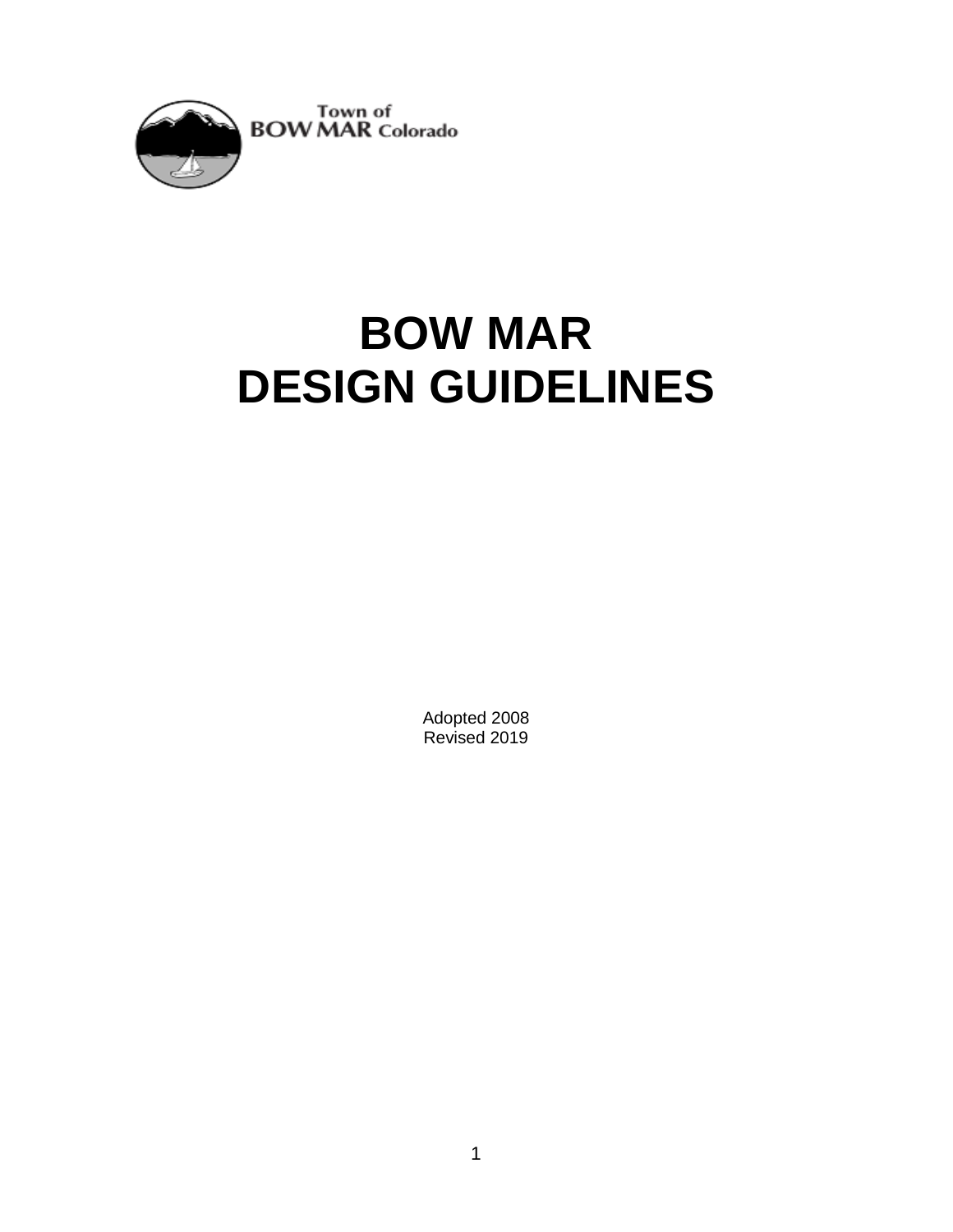

# TABLE OF CONTENTS

- I. Introduction<br>II. Character of
- II. Character of Bow Mar<br>III. Design Philosophy
- III. Design Philosophy<br>IV. Definitions
- IV. Definitions<br>V. Site Consid
- **Site Considerations** 
	- A. Siting of New Homes
	- B. Siting of Garages
- VI. Mass and Scale of Homes<br>VII. Specific Design Elements
- Specific Design Elements
	- A. Composition
	- B. Roofs
	- C. Walls
	- D. Doors and Entries
	- E. Windows
	- F. Skylights
- VIII. Building Materials
- IX. Colors<br>X. Fencino
- X. Fencing<br>XI. Landsca
- Landscaping
- XII. Grading
- XIII. Accessory Structures
	- A. Sheds, Playhouses, Pool houses, Gazebos, Hot Tubs, Non-portable Play Structures, Chicken Coops
	- B. Mailboxes
	- C. Entry Monuments
	- D. Pools and Ponds
	- E. Tennis Courts and Sport Courts
	- F. Patios and Decks
	- G. Portable Play Structures and Swing Sets
- XIV. Lighting<br>XV. Procedu
- XV. Procedures<br>XVI. General Pro
- **General Provisions**
- XVII. Appendices
	- Appendix A DRB Application Form
	- Appendix B Applicable Town of Bow Mar Zoning and Building Code Provisions
	- Appendix C Amended and Restated Declaration of Agreement Establishing Building Restriction in "Bow Mar".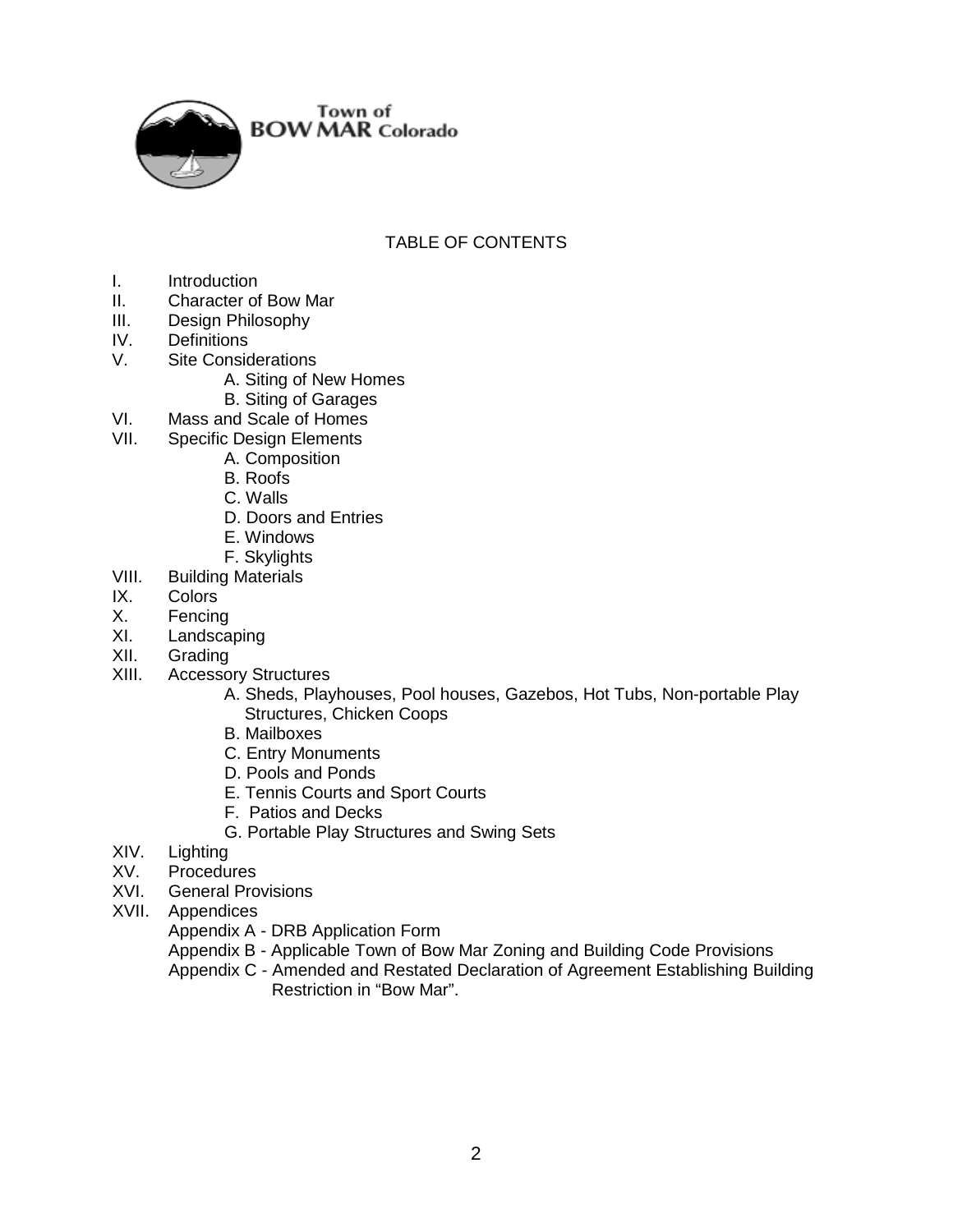

## I. INTRODUCTION

#### A. **Basis for Guidelines—**

These Design Guidelines (the "Guidelines") are intended to assist Bow Mar Homeowners in the making of improvements to their property. The goal of architectural standards is to establish a broad framework, within which quality of design will be ensured, while giving full range to the desires of homeowners and the creative abilities of their architects or designers.

#### B. **Authority—**

Pursuant to the Bow Mar Municipal Code (the "Code") Article VI, the Town of Bow Mar (the "Town" or "Bow Mar") created a Design Review Board ("DRB") to hold public hearings on proposed applications for construction of any building, structure or improvement or alteration of the exterior of any property within the Town and approve, modify or disapprove such proposals in compliance with the Guidelines. Pursuant to the Code § 2-114, the Town Board of Trustees is empowered to develop and adopt the Guidelines by resolution and may amend such Guidelines at any time by resolution.

### II. CHARACTER OF BOW MAR

Bow Mar is characterized by relatively low-slung, one-story homes on large lots. Bow Mar homes are generally clean-lined, without an excess of architectural ornamentation. While homes are typically more horizontal than vertical in their composition, variations of topography have permitted two-story elevations on some lots, but those are preferred to the rear elevation and should not be visible from the street view of the home.

Most of the lots in Bow Mar are at least one-acre in size and the generous 40-foot setbacks and mature landscaping help to create a valued buffer of privacy and open space between homes. The centerpiece of the community is the 100-acre Bow Mar Lake. Many homes enjoy prized views of the lake, the mountains, and the Denver city lights. As a result, the continued preservation of open space, views and privacy is a high priority of Bow Mar residents and as such, a focus of these Guidelines.

### III. DESIGN PHILOSOPHY

A variety of traditional and contemporary architectural styles may be appropriate in Bow Mar. Therefore, these Guidelines do not advocate any one specific architectural style for the community as a whole. Rather, each individual residence should represent integrity and consistency in application of the particular design-style proposed. Eclectic mixing of unrelated and/or stylized architectural elements is discouraged.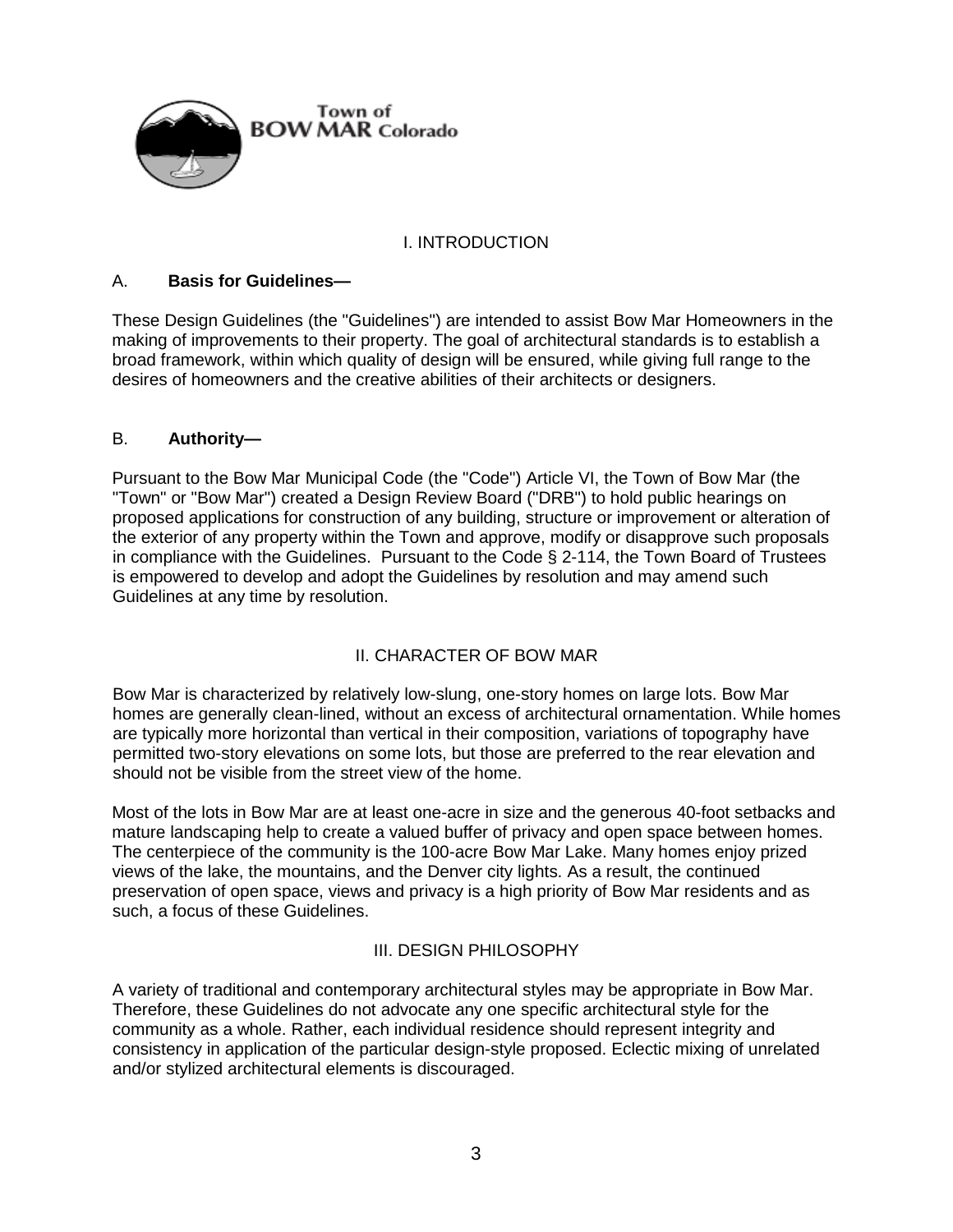

The design of the homes in Bow Mar should work together as compatible, albeit distinct, architectural solutions: no individual residence should stand so apart in its design as to detract from the visual harmony of the community, or as to compete with the natural character of its lot or the surrounding environment. Therefore, extremely, trendy or highly ornate as well as underdesigned styles may be disallowed by the DRB in its sole discretion.

The goal in the remodeling of existing residences and the building of new residences is to maintain a visually quiet and timeless residential community, with an emphasis on design restraint rather than opulence; to maintain open space and a sense of privacy between homes; and to preserve views of the surrounding lakes, mountains and city lights.

### IV. DEFINITIONS

"Building Envelope": the portion of the lot remaining after the front, side and rear setbacks are deducted. All man-made construction on a lot and all site improvements (house, decks, patios, terraces, pools, shed, etc.) are allowed only within the Building Envelope, unless a variance is obtained from the Town of Bow Mar.

"Height limit": the height limit for residences shall be in compliance with to the Code. **Please see Appendix B; Code Sec. 16-5 (b)**

"Lot coverage ratio": the portion of a lot, stated as a percentage that may be covered by a residence. The formula for determining the lot coverage ratio is the main floor square footage of the house, including the garage and any accessory structure (i.e., sheds) divided by the square footage of the lot. The allowed lot coverage for any particular lot shall be in compliance with the Code.

### **Please see Appendix B, Code Sec. 16-5 (d)**

"Minimum Size of Dwellings": The Code establishes the minimum size of residences as 2,500 square feet including the garage.

### **Please see Appendices B and C**

"Setback": the required minimum horizontal distance between the location of structures on a lot and the related front, sides or rear lot line measured perpendicular to such lot line. The required setback on any given lot pursuant to the Code is 40 feet.

### **Please see Appendix B; Code Sec. 16-5(c)(2) for the Town definition of "Yard"**

"Siting": the placement of a residence on a lot.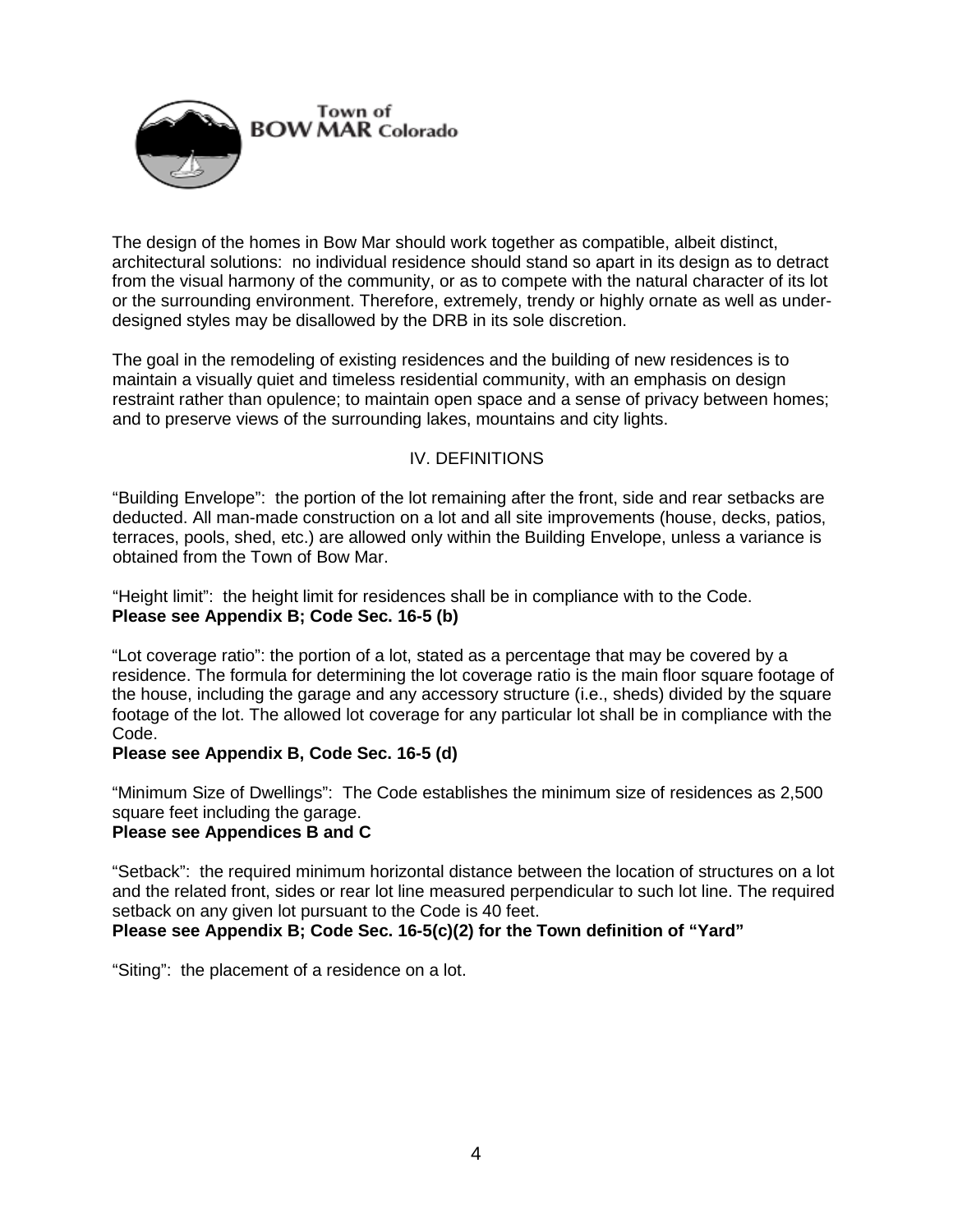

### V. SITE CONSIDERATIONS

#### A. **Siting of New Homes**

The siting of a new residence shall be in harmony with neighboring homes. For example, if all homes on the street sit in a straight line, then the new residence should follow. If neighboring homes are offset, then the new residence should be offset too.



Siting should achieve or reinforce open space objectives—this would tend to center the house on the lot, but with a preference toward pushing the house slightly more to the rear of a lot to minimize the mass of the structure.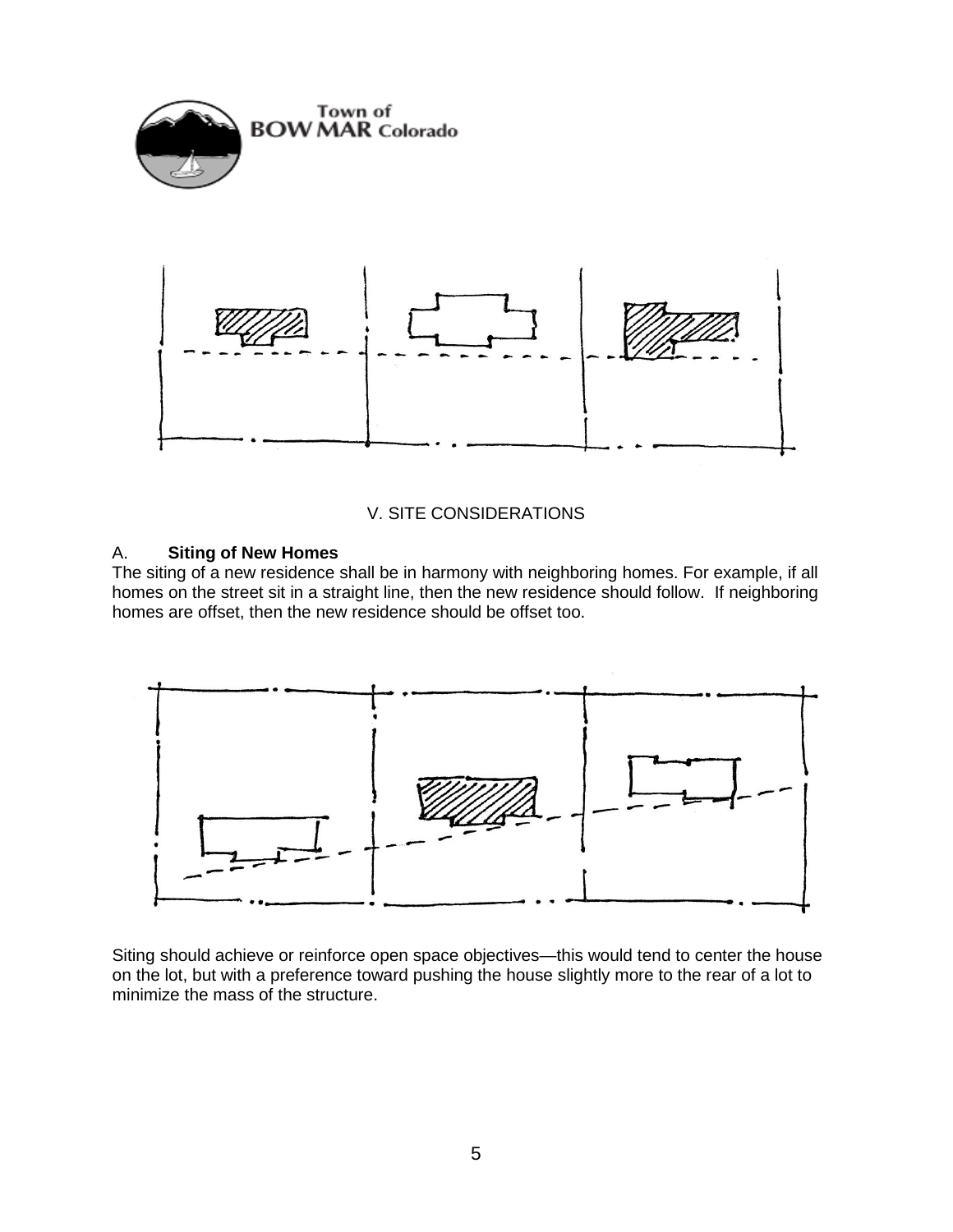

On sloping lots, the house should not be sited at the top of the slope. Instead, the house be sited to balance the height of the structure with the distance from the front setback, so as not to overemphasize its mass and be set into the hillside where possible, so as to reduce the building's perceived mass.

In areas where view corridors are prominent, the new residence should be sited to encourage the reasonable preservation of view corridors, where possible.

### B. **Placement of Garages**

Garages shall be in character with the residence and not overpower the home in size or scale.

Garages should not face the street; side entry or rear entry garages are preferred over frontfacing garages. However, the ideal orientation of a garage is site specific and may take into account sun exposure on the lot. Corner lots create a unique design challenge which will be evaluated on a case by case basis.

For three car or larger garages, the mass of the garage should be broken up by staggering or offsetting the garage bays or altering the orientation of a portion of the garage to break up the mass.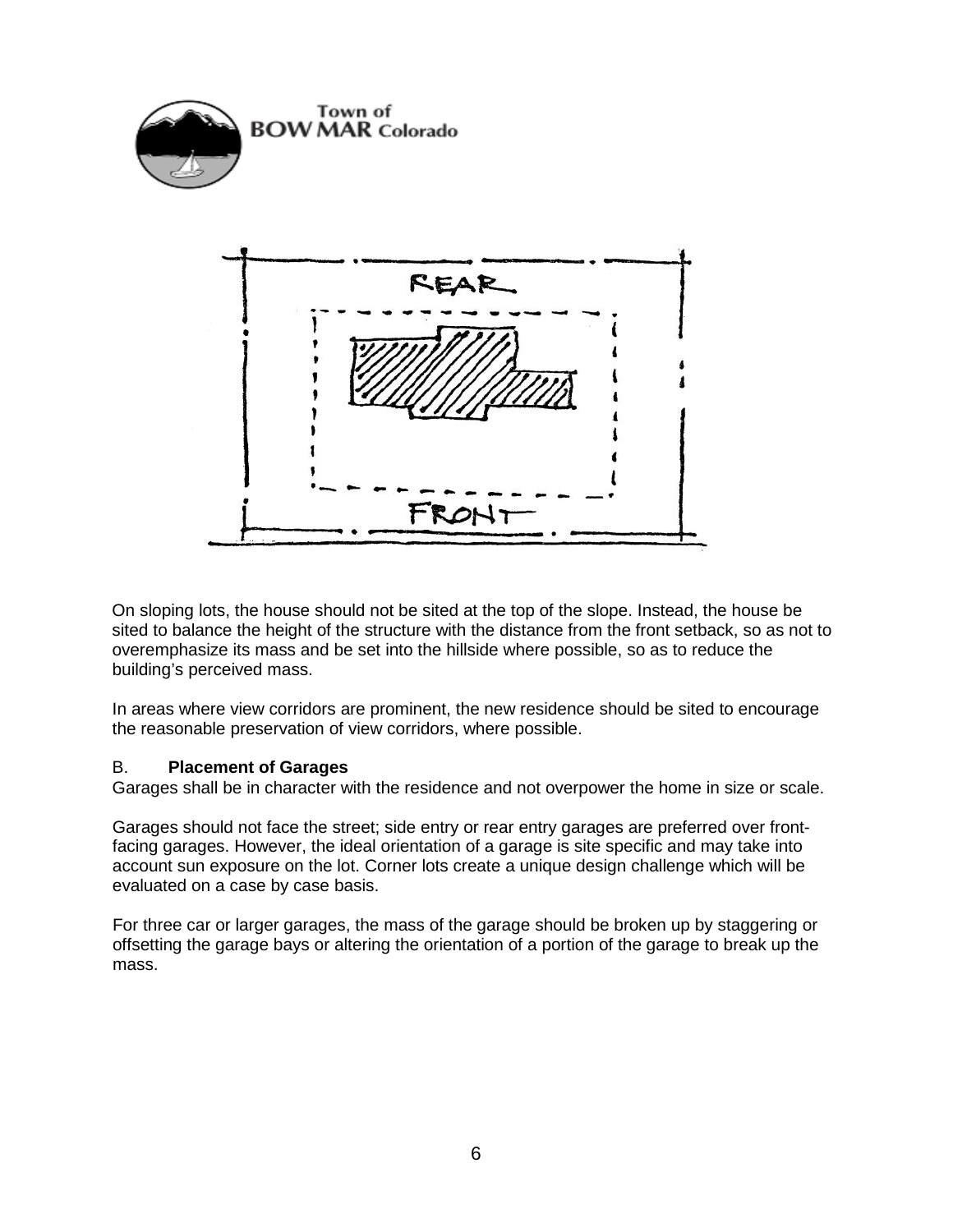



For new residences, garage placement should be harmonious with neighboring residences, when possible. The most desirable plan is to place the garage of the new home adjacent to the garage of a neighboring residence with a landscape buffer in between the two garages.



Garages should be shielded with landscaping, where possible. Detached garages are not permitted.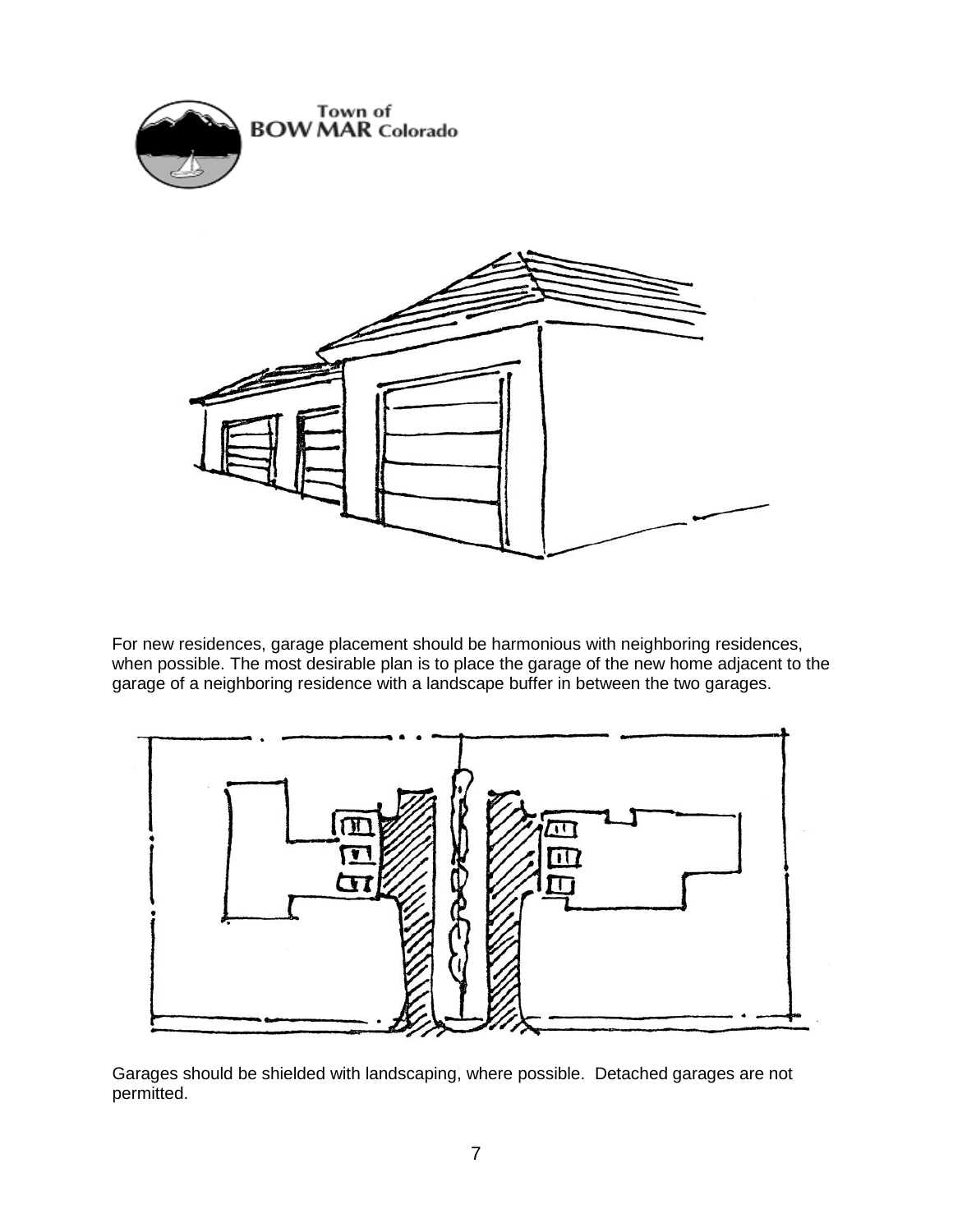

#### VI. MASS AND SCALE OF HOMES

The criteria and restrictions set forth in this section are intended to discourage and/or prevent any residence or other structure, which would appear excessive in height when viewed from adjacent properties or public open spaces. Homes built of higher quality material with a smaller footprint and less conspicuous architectural mass are strongly encouraged. The maximizing of the lot's Building Envelope is strongly discouraged.

Appropriate and harmonious building design should emphasize a low and spreading profile, responsive to the constraints and features of the lot. The design must avoid introducing visually contrasting elements of disproportionate vertical expanse. This philosophy suggests residential structures that blend with, rather than dominate, the lot and neighboring homes.

The building height, material, color, roof pitch and massing of the home should all be employed in such a way as to ensure that visible structures blend with their environment rather than dominate the landscape.

The dominant design elements should be horizontal versus vertical. An excessive vertical or horizontal expanse of a wall plane may visually compete and contrast with the natural surroundings forming a dominant structure that cannot aesthetically blend or harmonize with its setting.

Homes with a two-story appearance from the street are deemed out of character with the community and such designs shall be avoided.

Low-profile homes are preferred because they minimize the sense of intrusion and create a minimal impact on the surrounding environment and preserve views of the lake, mountains and the city lights.

In reviewing plans, the DRB will consider the impact of the design elements that the residence has to adjoining properties, including those properties that may sit above or below the proposed residence.

The DRB reserves the right to disapprove a proposed residence or other structure if, in the DRB's opinion, the structure would appear excessive in height or mass when viewed from surrounding lands, and/or would appear out of character with nearby residences, and/or be visually prominent because of height, even though the proposed residence or other structure may comply with applicable height restrictions and lot coverage ratios.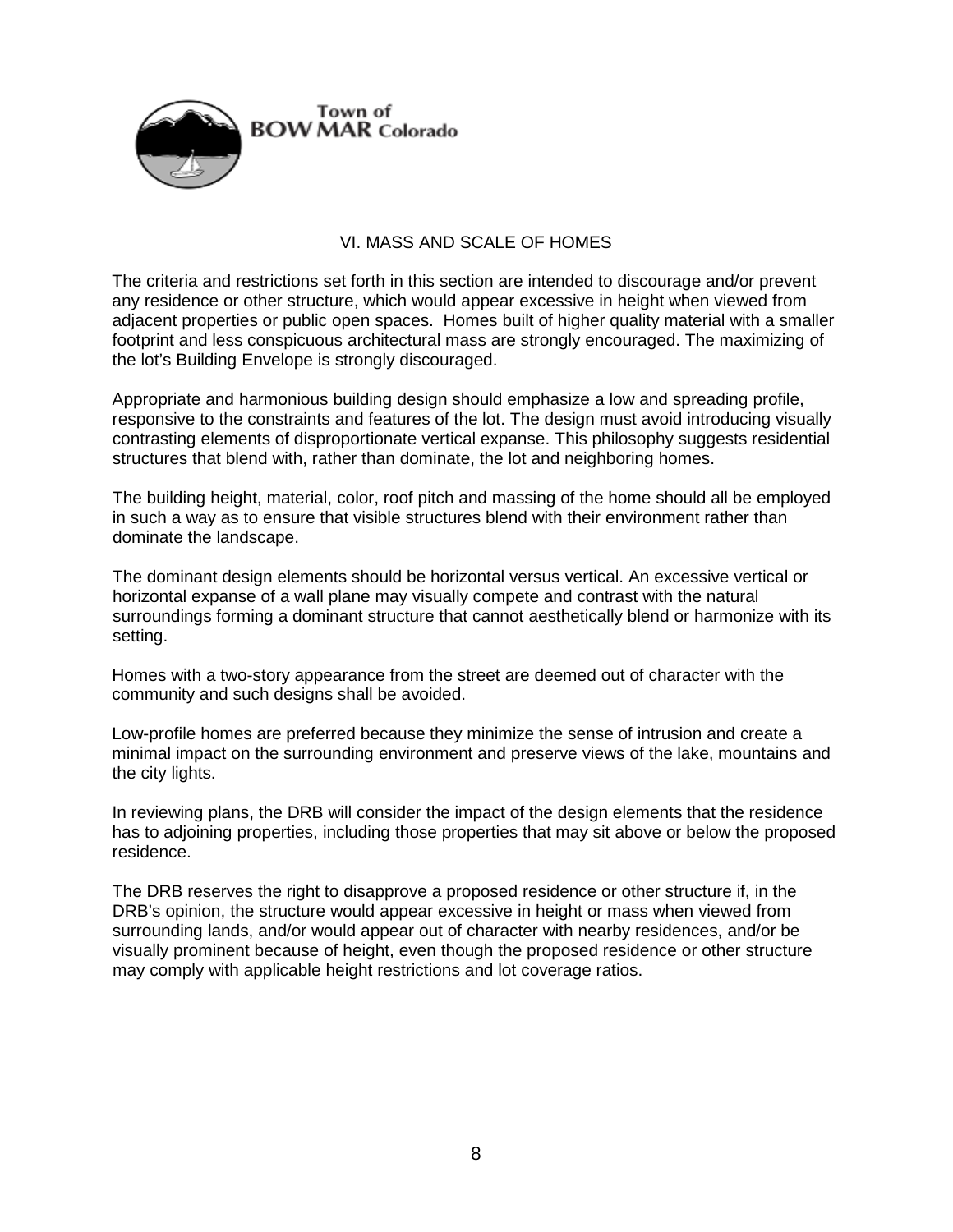

## VII. SPECIFIC DESIGN ELEMENTS

## **A. Composition**

Bow Mar homes are typically composed of informal arrangements of complimentary architectural elements. Formal, repetitive and overly symmetrical compositions are not in character with the community and are therefore strongly discouraged. Combinations of disparate architectural elements are also out of character and are prohibited.



### **B. Roofs**

The roof is a predominant design element in Bow Mar's typical low slung, ranch-style homes. Roofs should have simple, elegant lines with a consistent roof style; the roof should not be too busy or overly fractured but should have cohesive consistent lines and style. Purely ornamental elements should be avoided.







UNCHARACTERISTIC ENTRY

In general, the roof shall be darker in color (combining hue and value) than the residence's exterior walls. Roofing materials shall have a non-reflective surface, and in general, a variegated, dark color and, at a minimum, should be a dimensional, asphalt shingle.

No particular roof pitch is dictated by these Guidelines, so long as the roof pitch is consistent with the overall design and style of the home.

Dormers are not typically in character with the neighborhood and should be avoided.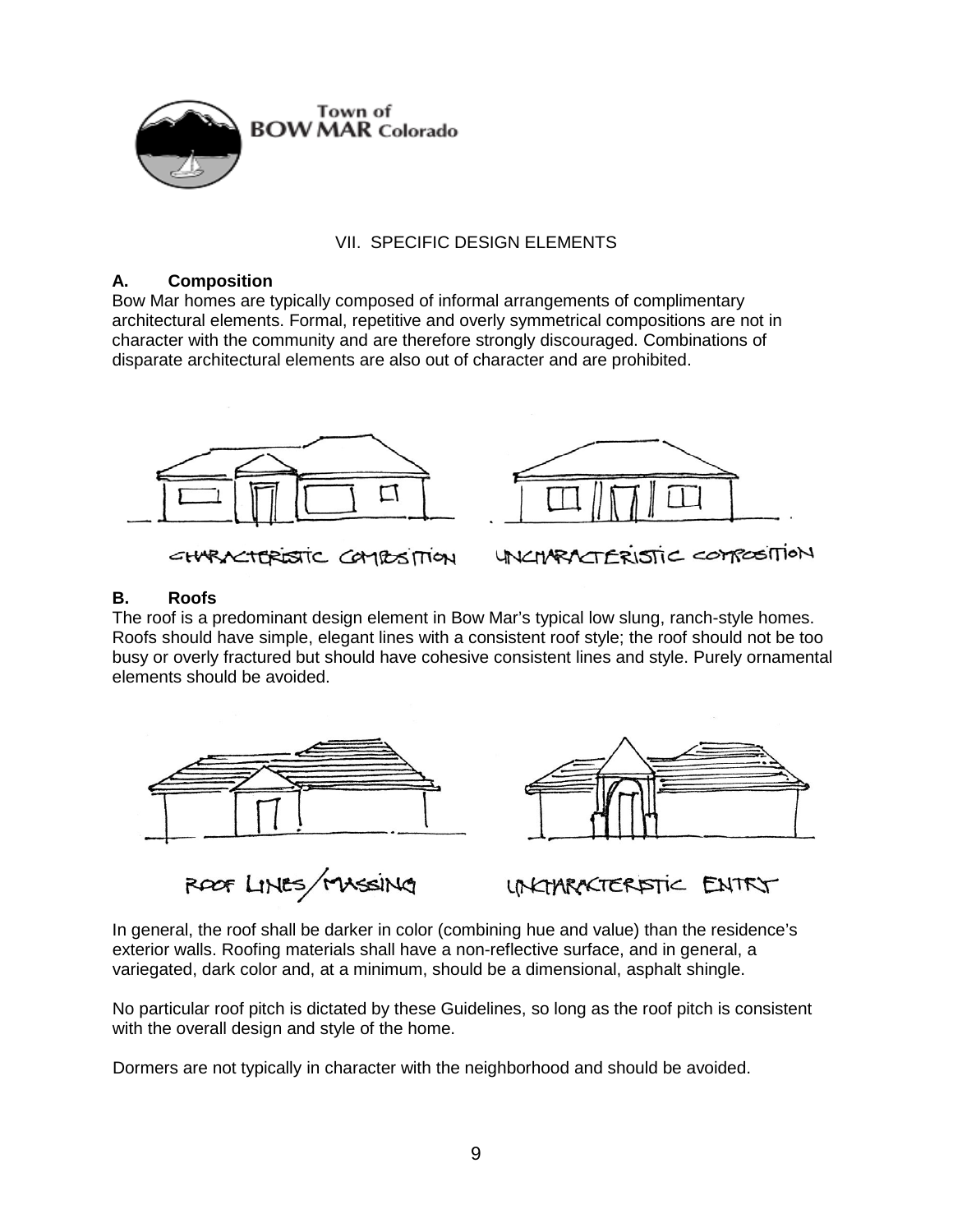

# **C. Doors and Entries**

The front entry to the house should be an accent to the home, but also must be in scale and in character with the overall structure.

Entry features shall blend in with the existing roofline and overall design, character and scale of the residence.

The main entry door to the house should be identifiable both for design and security purposes.

### **D. Windows**

Window shapes should be complimentary to the overall home design and to each other. Highly reflective glass and highly reflective or shiny window frame materials are not in character with the neighborhood and are not permitted. Windows are an important element of any home's exterior appearance and need to complement the rest of the exterior materials. Because of their appearance, vinyl windows are prohibited.

Replacement of existing windows requires DRB approval unless the identical window openings are used and match existing color and material, identically.

### **E. Skylights**

Skylights should be in harmony with the roof of the home. Consideration should be given to the amount of light that will be emitted from skylights and the effect on neighboring residences, particularly residences that sit above and look down upon the skylights. Because skylights break up the uniformity of a roof and also allow light to escape from the roofline, the size, quantity and location of skylights should be selected carefully.

### VIII. BUILDING MATERIALS

Exterior materials for new construction and remodels must be approved by the DRB.

Changes to exterior materials on an existing residence (e.g., installation of stucco, changes in roof materials) require prior DRB approval.

Exterior materials shall be consistent with the overall design and scale of the residence. The use of high-quality exterior materials is strongly encouraged.

Prohibited building materials include some metal siding, all vinyl siding, plastics and highlyreflective materials. Other types of materials, not mentioned here, may be disallowed by DRB in its sole discretion.

If asphalt shingles are used on a house for new or replacement roofs, at a minimum, they must be architectural and dimensional asphalt shingles.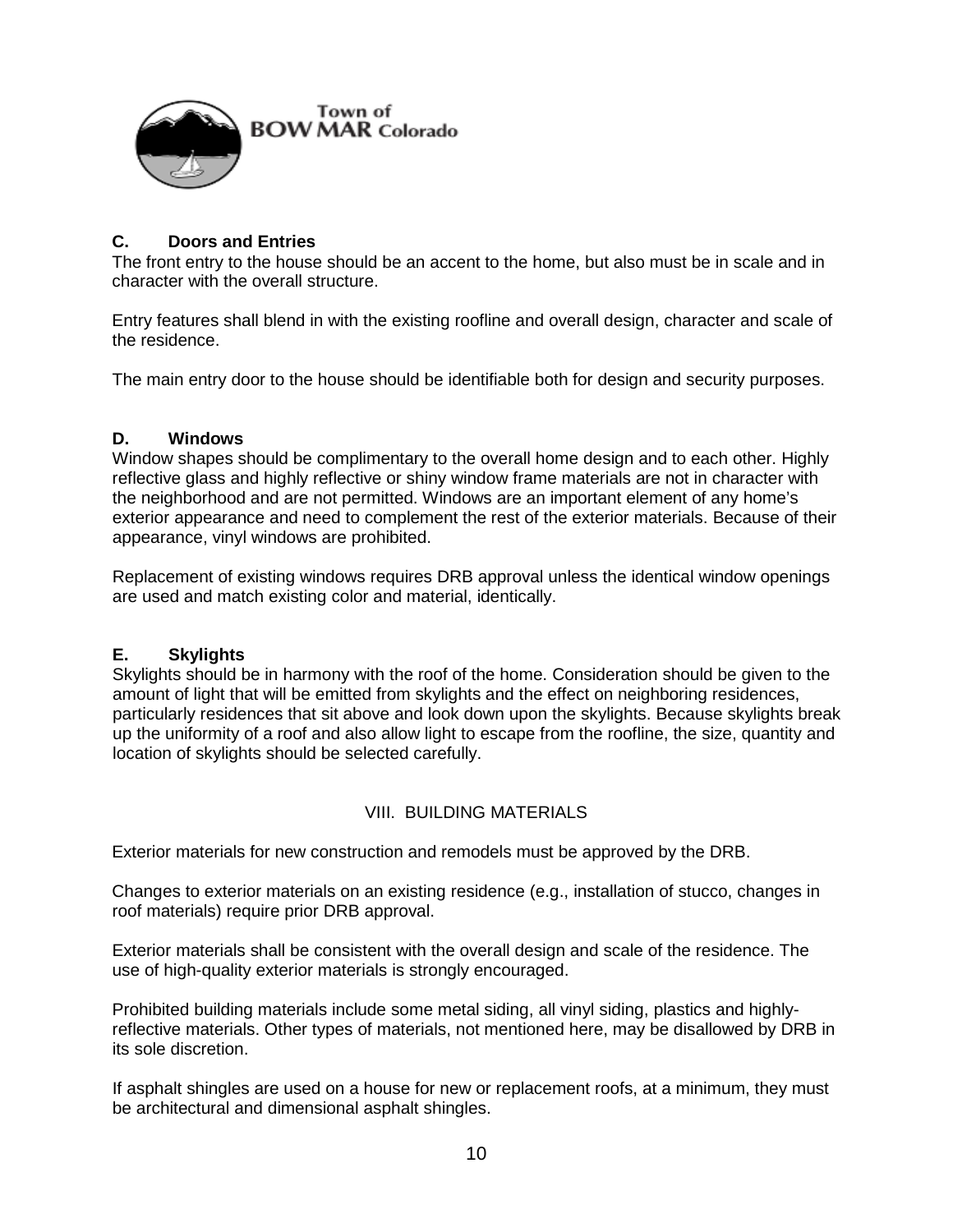

## IX. COLORS

Colors must be approved in advance by the DRB for all new construction and for existing homes/remodels, if the proposed colors change the existing colors of the home. An expedited paint approval process is found under "Procedures" below.

In general, subtle colors should be used on the body of the home. Bright, bold or strongly contrasting colors may be used judiciously as an accent color for the trim, front door, or other limited architectural details, if appropriate to the overall style of the home and approved by the DRB.

The colors used should be complementary to the style of the home, and to the other exterior materials used on the home (stone, brick, siding,) including the roof.

The use of complementary colors and materials is encouraged to reduce the mass and scale of larger residences.

The use of any particular color palette (such as earth tones) is not required. However, certain colors or color combinations are objectively out of character with the community and are prohibited and may be disallowed by DRB in its sole discretion.

### X. FENCING

All fencing (including dog runs, trash enclosures, etc.) requires the prior approval of the DRB and a building permit from the Town of Bow Mar.

In order to preserve the feeling of open space between houses and sharing of views, Homeowners are encouraged not to fence their yards. If a Homeowner needs to fence their yard, the following rules must be followed:

• "Transparent" fences such as decorative wrought iron or 2 or 3 rail cedar split rail fences are allowed.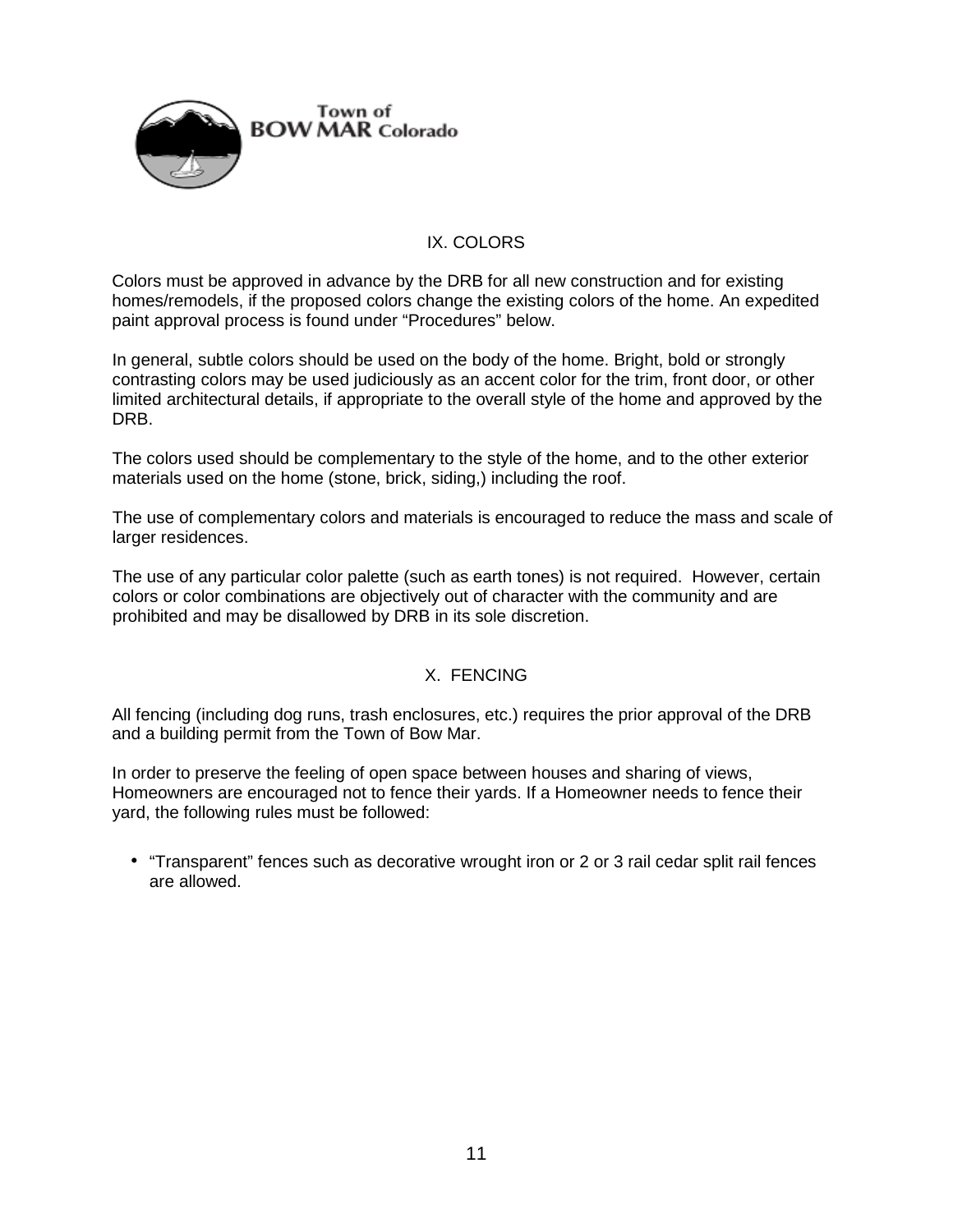



• "Non-transparent" fences such as solid privacy fencing, skip-a-board fencing, offset fencing, or picket fencing are not permitted for yard fencing. Such designs may be allowed for trash enclosures or to create a small privacy area within a yard. The DRB is authorized to approve exceptions to this Guideline, where additional privacy or sound blockage is required, due to the location of the house along major thoroughfares or adjoining neighborhoods.



- The fencing style and color should be harmonious with the style and color of the house. Natural wood colored fences are encouraged.
- White wood split rail fences are allowed, only if consistent with the style and color of the house. Vinyl or plastic fences are not in character with the neighborhood and are prohibited.
- Fence heights are limited to 5 feet pursuant to the Bow Mar Municipal Code. Any exception requires a variance from the Town. **Please see Code Sec. 16-13 (f)**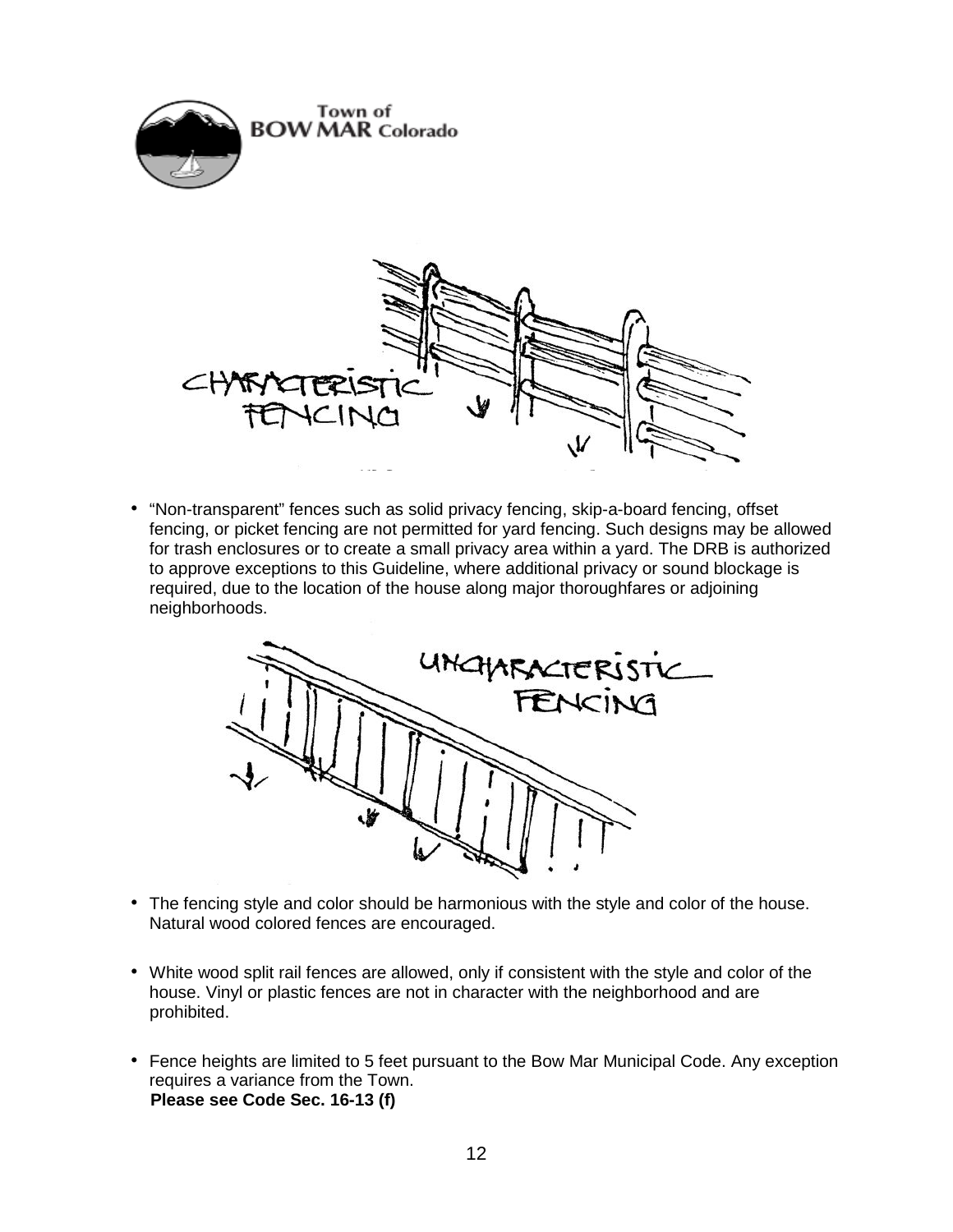

- Front yard fencing, including fencing that is purely decorative is not considered in character with the neighborhood and is prohibited.
- Chain link fencing is not considered in character with the neighborhood and is prohibited.

### XI. LANDSCAPING

In reviewing landscaping applications, the DRB shall take into consideration the Code concerning landscaping on residential lots. Currently, the Code Sec. 16-14, Landscaping and shrubbery limitations, is stated as follows:

Landscaping including planting of shrubs and trees shall not obstruct unreasonably the view of the lake, mountains or city lights from any other lot or lots. It is the intent of the provision to prohibit plantings such as obstructive hedges, heavy shrubs or tree groupings that would, upon predicted maturity, significantly interfere with the view of any other lot or lots. The provision is not intended to discourage realistic and artistic plantings even though the view of other lots may be slightly affected.

Landscaping projects must be approved by the DRB in the following circumstances: 1) in conjunction with the construction of a new residence or major remodel to an existing residence, 2) when the proposed landscaping project may affect neighbors' views (such as the installation of heavy shrub hedges or multiple trees), and 3) when the proposed landscaping substantially alters the existing landscaping, including the removal of mature trees.

Replacement of existing trees does not require DRB approval so long as the replacement is comparable to the original species and size of tree removed. For example, replacing a deciduous tree with another deciduous tree of a similar size would be appropriate.

### XII. GRADING

The DRB must approve any changes in grade (including the construction of landscape berms) disturbing more than 4 cubic yards of soil on a lot. Excess soil generated by the construction or remodeling of a residence (or accessory structure) shall not be retained on the property except pursuant to an approved landscaping and surface water runoff plan.

An introduction of a berm may be required, in certain circumstances, to soften unavoidable yet undesirable two-story appearance of a residence. Such a berm should also be in character with the natural contours of the lot. The creation of a "dry moat" to artificially create a two-story elevation or walkout basement is prohibited.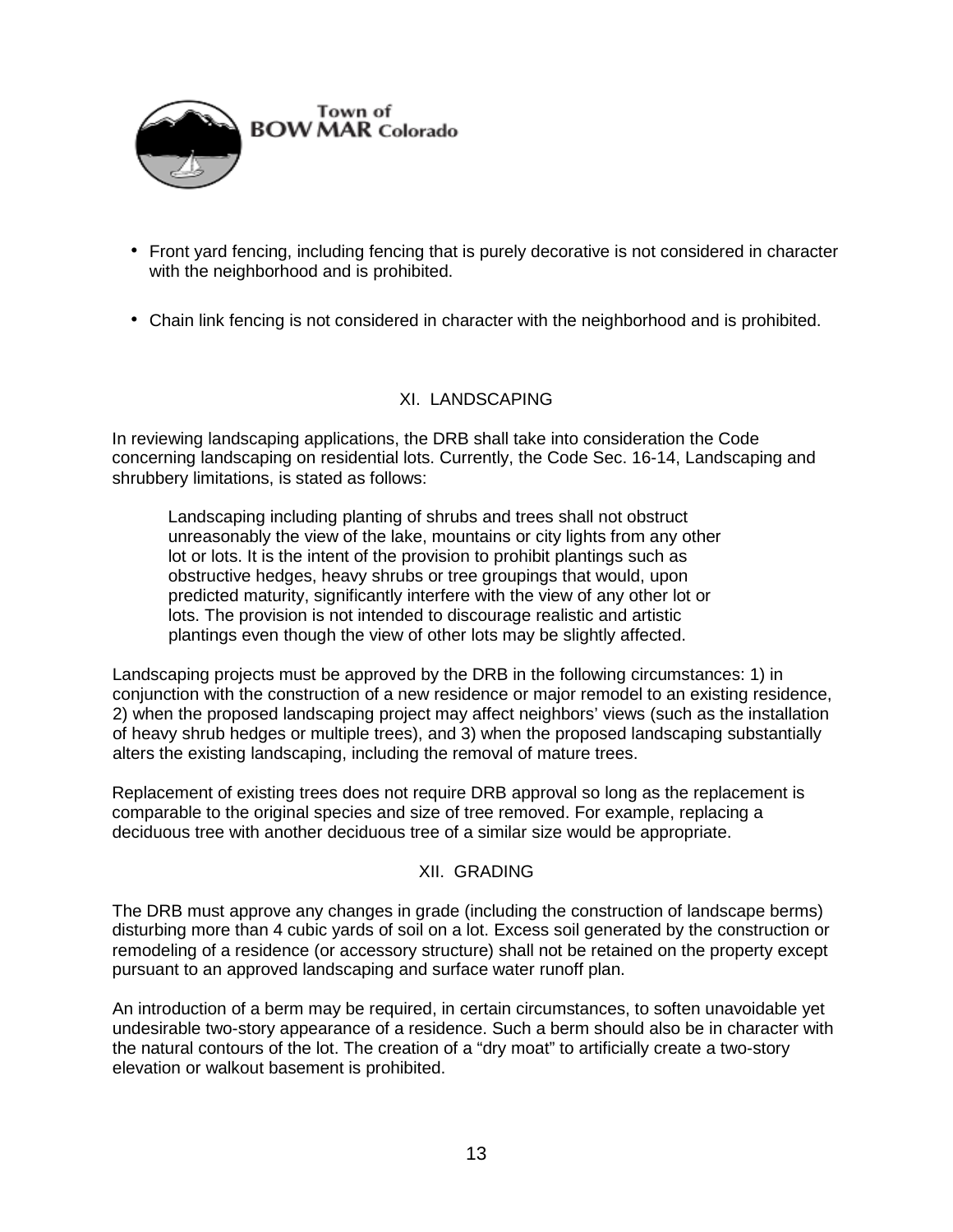

The DRB makes no representation of approval for changes to drainage and subsequent impact on adjacent properties resulting from a change of grade.

# XIII. ACCESSORY STRUCTURES

All accessory structures require the prior approval of the DRB, except as specifically set forth below. The following Guidelines address specific types of accessory structures, and are not intended to create an exhaustive list of all accessory structures requiring approval. In addition to complying with these Guidelines, all Code provisions concerning accessory structures must be followed. In general, the Code require that all man-made structures be located within the Building Envelope, except for driveways, mailboxes and fences, unless a variance is granted by the Board of Adjustment.

#### **A. Sheds, Playhouses, Pool Houses, Gazebos, Hot Tubs, Non-Portable Play Structures.**

- Shall require the prior approval of the DRB.
- Shall be located within the Building Envelope for the lot unless a variance from the Board of Adjustment is obtained.



Place accessory structure within the Building Envelope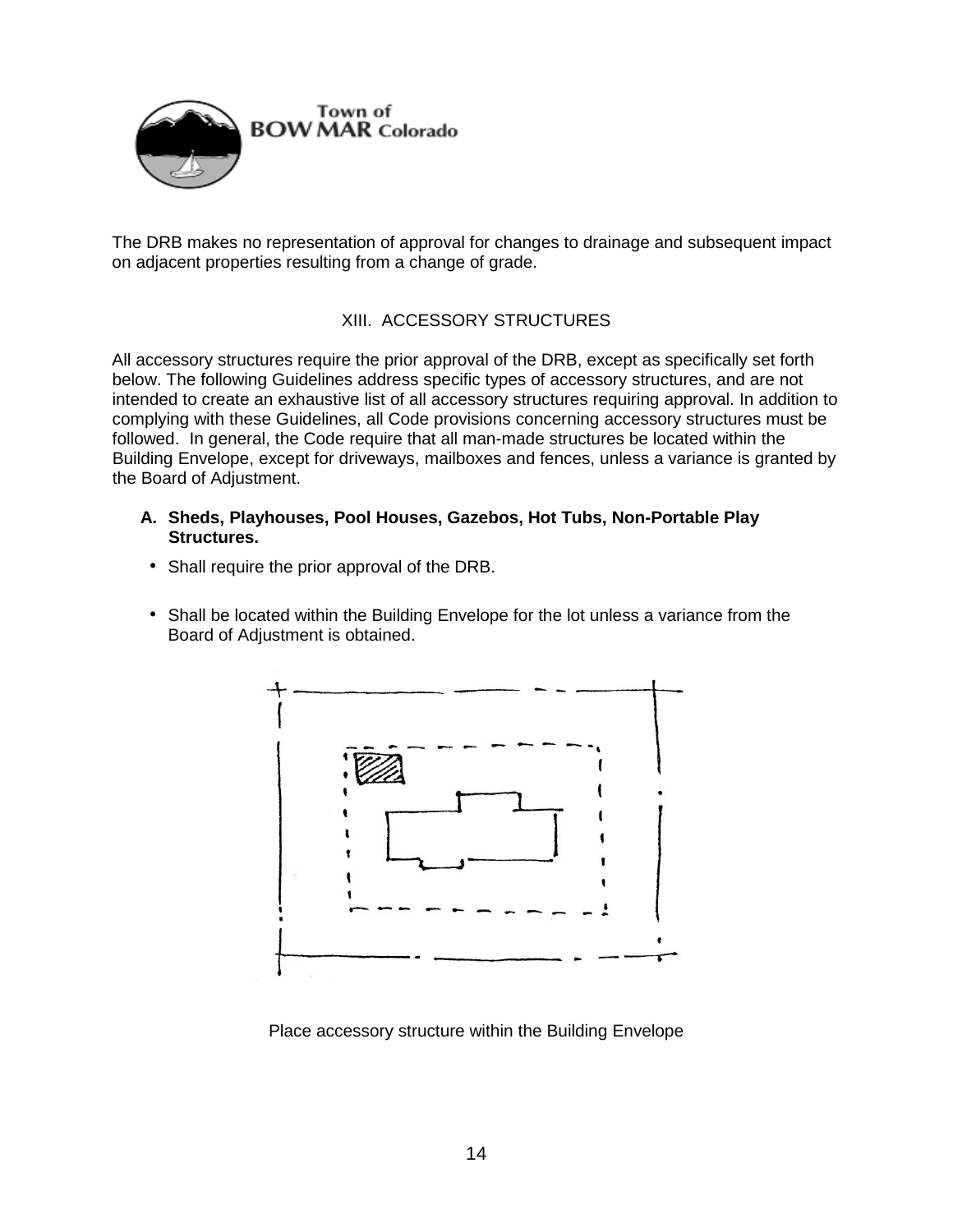

- Must be compatible in color and style with the residence, including the roof. The use of the same materials as the residence is strongly encouraged (not applicable to nonportable play structures).
- Must be shielded from view by adjoining properties and the street with landscaping. Code **Section 16-13 (b)**
- In keeping with the character of the neighborhood, accessory structures are required to be placed in back or side yards.
- Sheds/playhouses shall not exceed 120 square feet and should be no taller than 8' in height. Accessory structures shall not be used as a residence.
- Permanent Art or Sculpture will be treated as a non-portable structure. Compliance with neighborhood character and neighbors' view corridors will be considered. Dead trees will either be treated as dead trees and must be removed per the Code, or if they become carved as a sculpture, they will need to be reviewed by DRB as a permanent structure and would thus follow these guidelines. If the Permanent Art or Sculpture is outside the Building Envelope, it will require a variance from the Board of Adjustment. Because art is highly subjective and reflective of personal tastes, DRB encourages the applicant to focus permanent art placement within their more private settings.

### **B. Mailboxes**

Mailboxes do not require DRB approval, (unless it is an entry monument, then see below) but must be in compliance with all U.S. Postal Regulations.

#### **C. Entry Monuments/Decorative Accessories**

Entry monuments (such as entry pillars, permanent mailbox structures, mail/entry light structures) require the prior approval of the DRB.

- Must be complementary in design, style, scale, materials and color with the residence. Only two entry monuments are permitted on a lot with each having a maximum height of 48".
- Lighting components must comply with the Lighting Guidelines described below and applicable provisions of the Code.

### **D. Pools and Ponds**

Swimming pools/ponds must be located within the Building Envelope.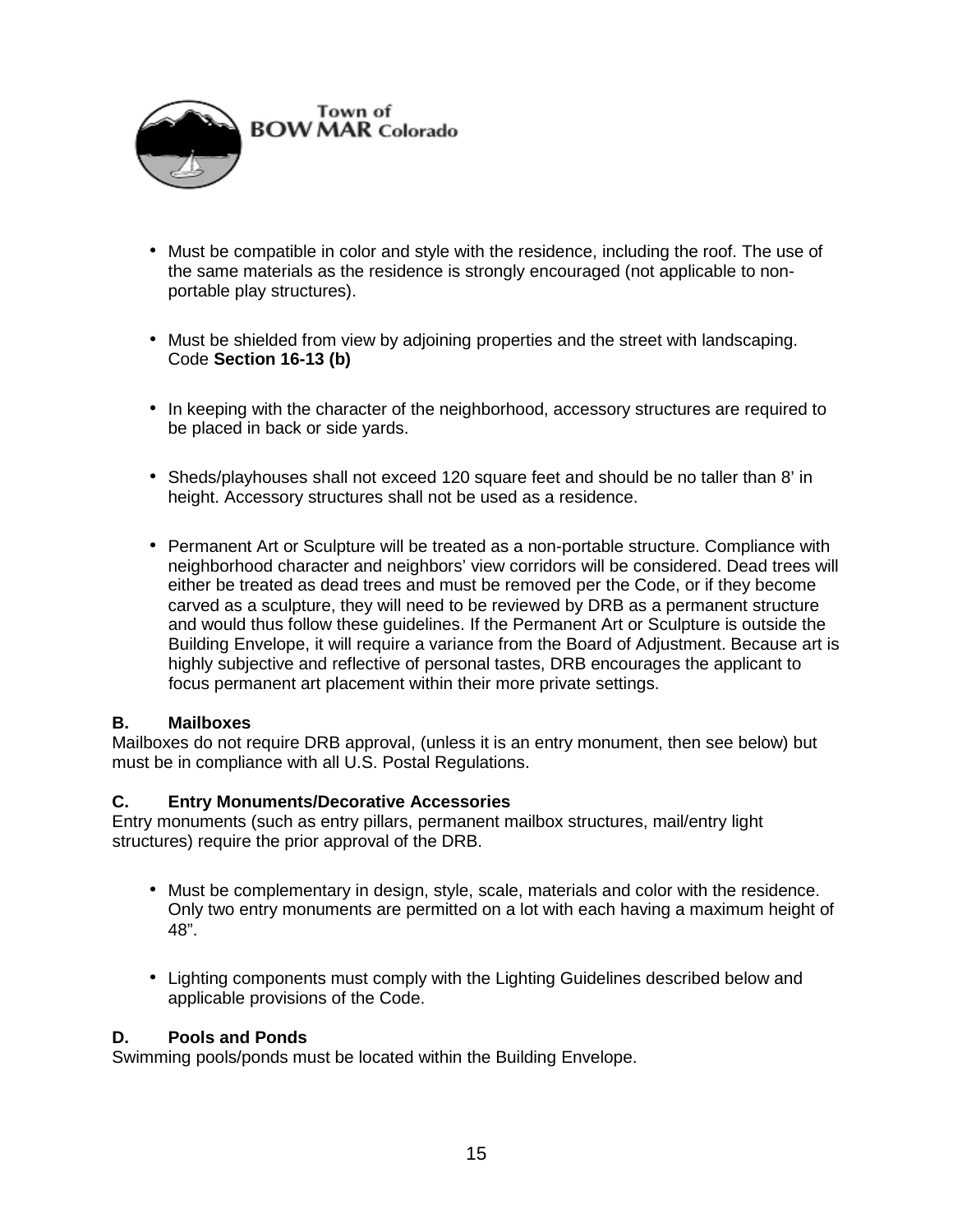



- The design of a pool or pond should be in scale and consistent with the residence and integrated into the landscaping plan for the lot.
- Above-ground swimming pools are prohibited.
- Lighting of pools and ponds must comply with the Lighting Guidelines set forth below and applicable provisions of the Code.
- Swimming pools must be fenced and in compliance with the Bo Code.

# **E. Tennis Courts and Sport Courts**

- In general, tennis courts are discouraged, unless a particular lot is uniquely situated so that the tennis court and required fencing is not intrusive to neighboring properties.
- Tennis courts (if permitted) and sport courts must be located within the Building Envelope unless a variance from the Town of Bow Mar is obtained.
- Tennis courts and sport courts on individual lots shall not be lighted.

#### **F. Patios and Decks**

- All patios and decks (even if "at-grade") must be located within the Building Envelope unless a variance from the Town of Bow Mar is obtained.
- DRB approval is required for all patio and deck projects.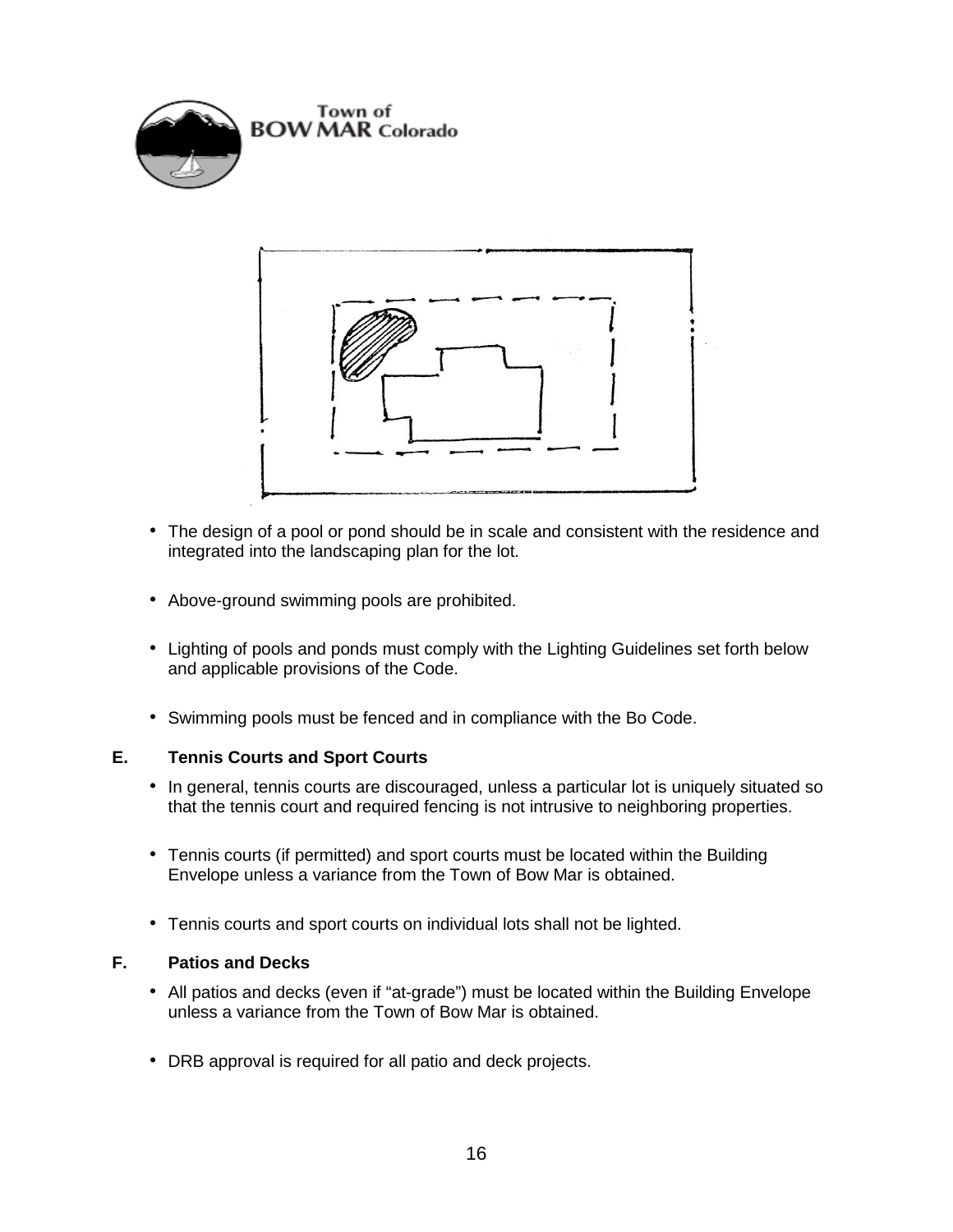

# **G. Swing Sets and Portable Play Structures**

- Play structures do not currently require DRB approval. However, homeowners are encouraged to be courteous to their neighbors in placing play structures on their lot.
- Must be located within the Building Envelope unless a variance from the Town of Bow Mar is obtained.

## **H. Solar Energy Devices (Solar Thermal or Photovoltaic)**

- Solar panels and other similar solar energy devices require the approval of DRB prior to installation.
- The DRB may place reasonable aesthetic restrictions on such devices, so long as they do not significantly increase the cost of the device, consistent with Colorado State Law.
- The placement of solar panels on the front of the house is discouraged for aesthetic reasons, and should be avoided wherever possible. Overly reflective panels will not be permitted. The impact on neighbors' views should be considered when selecting the location for such devices.
- Solar panels must be placed on the home itself and is not allowed otherwise. No ground-mounted solar is allowed unless a variance from the Town of Bow Mar is obtained.

### LIGHTING

This Guideline is intended to supplement the provisions concerning lighting restrictions in the Code Sections**16-5 (e)** and**18-4 (b)(5)(k).**

### **A. For Any Exterior Lighting (on the home's exterior or within the Landscape:**

An exterior lighting plan must be included in applications for the construction of new residences and major remodels that alter the exterior appearance of the home.

Planned landscape lighting must be indicated on landscaping plans and must be approved by the DRB.

## **B. Areas that may be lit with exterior lighting:**

- Doorways
- Patio Areas
- Walkways—pathway lighting should be pointing downwards
- Garage Doors—lighting of this area is discouraged and is generally unnecessary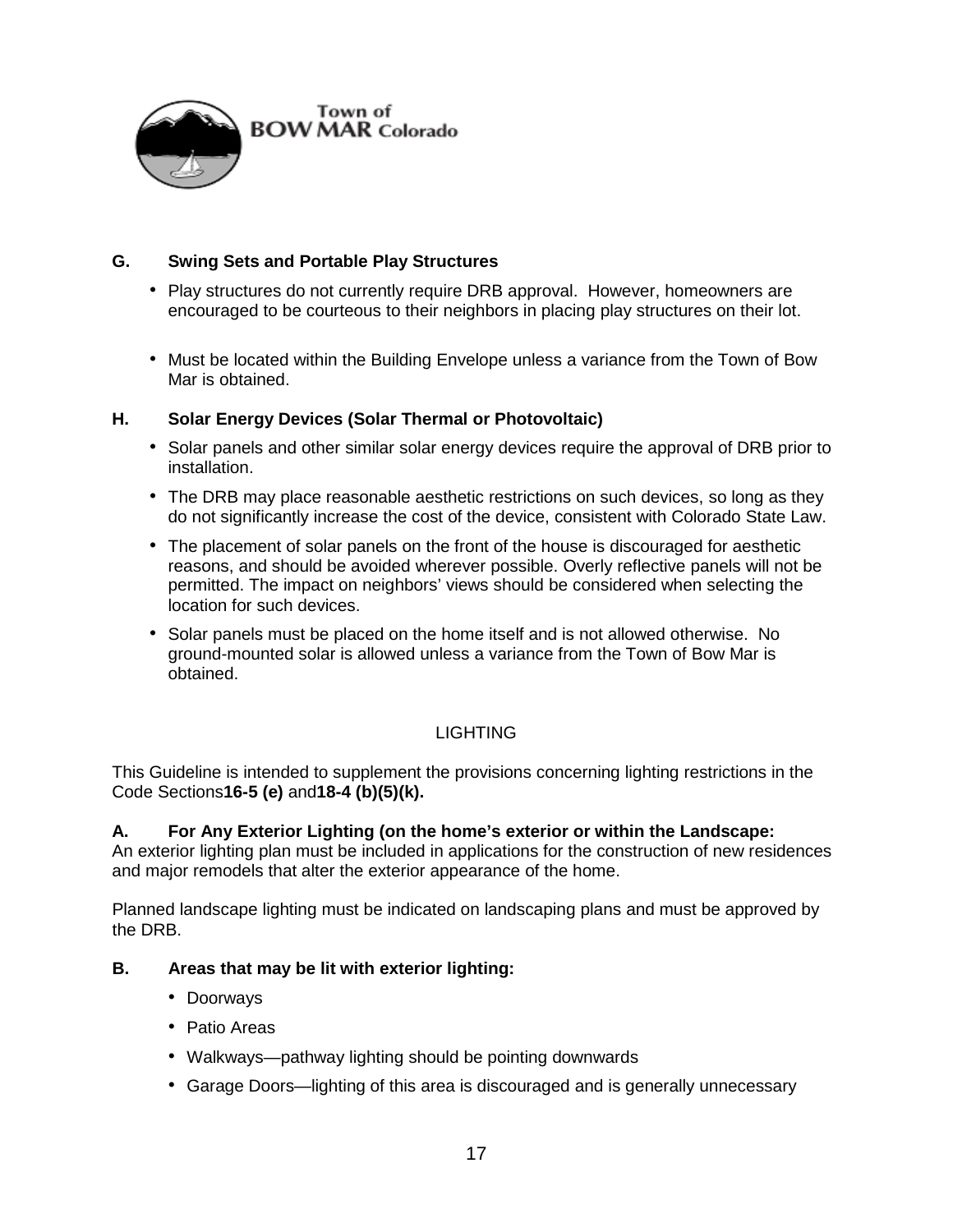

- Entry Monument Lighting
- Landscaping—Up-lighting of trees and other landscape elements is discouraged and should be used sparingly, if at all. Up-lighting is only permitted if the light distribution from the fixture is effectively contained by an architectural overhang or landscaping element. Such elements may include awnings, dense shrubs or year-round tree canopies, which can functionally contain or limit illumination of the sky.

### **C. Limitations on lighting:**

- Homeowners are encouraged to minimize the amount of exterior lighting. Bow Mar is a unique neighborhood that seeks to minimize light pollution. As such, the Town does not have street lights throughout the community. To help protect this characteristic, each home needs to limit the amount of light on the exterior of homes and throughout the landscaping.
- Exterior light fixtures should be downward directed, not up or sideways and should be "fully shielded" (cannot see the light bulb).
- Exterior light fixtures shall be in compliance with the Code)
- Landscape light fixtures shall be in compliance with the Code Floodlights shall be "fully shielded" and downward directed to prevent light pollution and glare to adjoining properties.
- Time controls shall be used wherever possible.
- Motion sensor lights may be permitted, but only where the sensor is triggered by motion within the owner's property lines.
- Decorative lighting must be turned off by 11 p.m.
- Lighting of recreational facilities on individual lots (tennis courts, sport courts) is prohibited.

#### **D. Interior Lighting**

• Interior lighting (as emitted through windows, doors and skylights) should seek to minimize light pollution to adjoining residences.

## XIV. PROCEDURES

#### **A. Standard Procedure**

It is imperative that the Homeowner/s and his or her chosen Design Professional/s for the project comply with these Guidelines as well as any and all applicable provisions of the Code.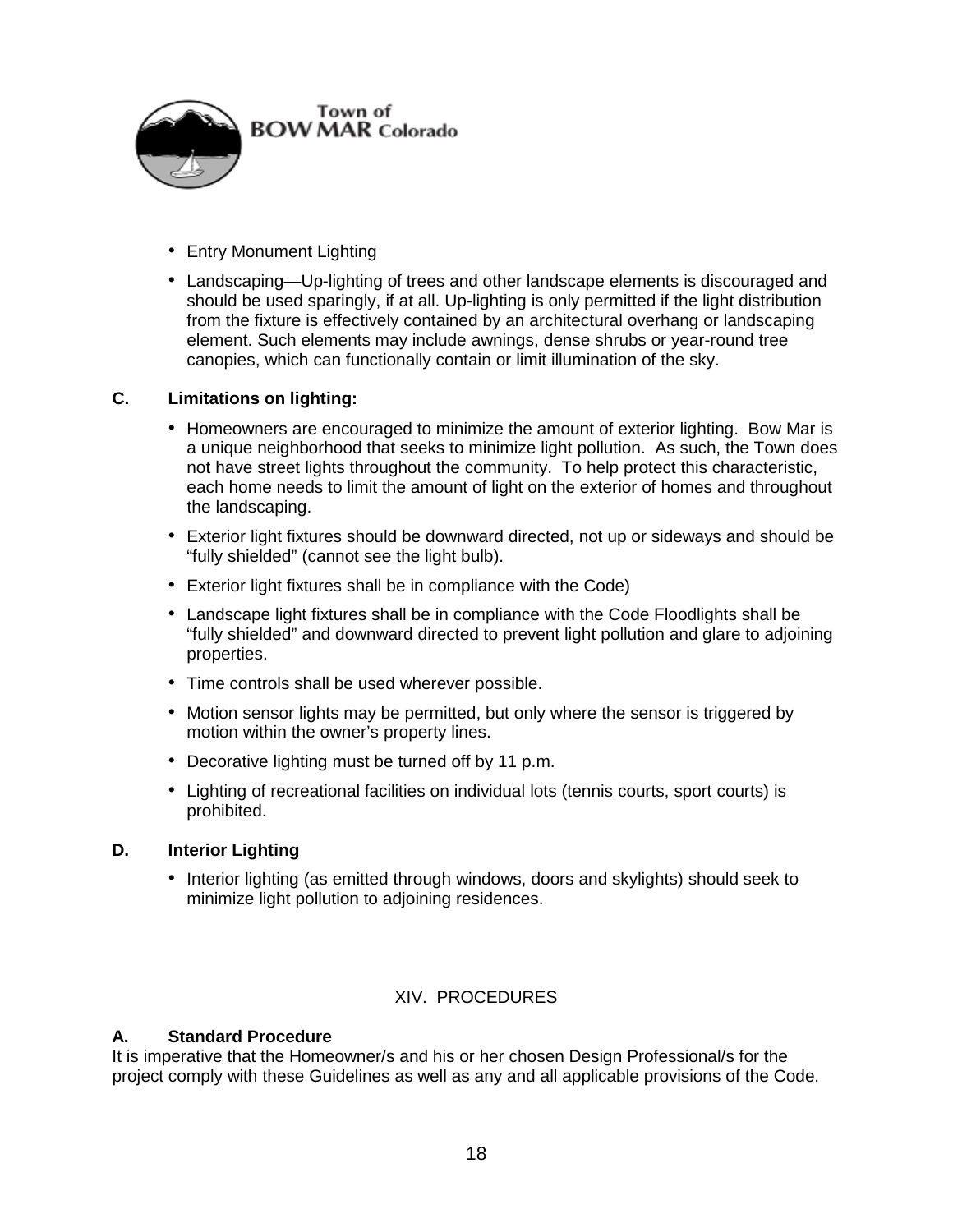

The DRB and any application pursuant to these Guidelines shall be subject to Chapter VI, and Sections 16-17, 16-18, 18-4, 18-8 and any other applicable provision of the Code.

The DRB meetings are held the second Tuesday evening of every month. Homeowners must submit required documents to the DRB Chairperson no later than the 24th day of the month preceding the monthly meeting. This will allow the project to be "publicly noticed" in the Bow Mar Bulletin. Since there is a rotation schedule as to where DRB will meet, please check the Bow Mar Bulletin for current location.

### **WHAT TO SUBMIT TO THE DRB**

The DRB requires that residents supply the following information with this application when submitting plans for DRB review:

## **LOT SURVEY**

2 Hard Copy Sets for New Construction and Major Remodels 2 Hard Copy Sets for Minimal Exterior Remodeling, Additions and Major Landscaping Digital Plans emailed to Chairperson of DRB (PDF Format Preferred)

1. The LOT SURVEY must show the proposed structure and/or modifications as it relates to the existing structure and its position on the property. It should include exact dimensions including property line measurements, building envelope, setback measurements and existing versus proposed lot contours. It should also include surface runoff flow grades plus relevant elevations of the structures and the lot. An engineered and stamped survey is necessary for new construction and additions, to prevent erroneous or estimated property boundaries. Distances from new structures and additions to the property lines and setback lines must be shown clearly. The Lot Survey should clearly represent what is existing, what is new and how you will alter any and all existing land contours.

### **ARCHITECTURAL DRAWINGS:**

2 Hard Copy Sets for New Homes and Major Remodels should include: Site Plan

Floor plans and Roof Plans Building Section(s) Building Elevations of all sides of the proposed design Rendered Elevations depicting proposed materials to be used Materials Board with actual samples of proposed materials and colors

2 Hard Copy Sets for Small External Changes Site plan Floor Plans and Roof Plans Building Section Building Elevations of all sides of the proposed design Rendered Elevations depicting proposed materials to be used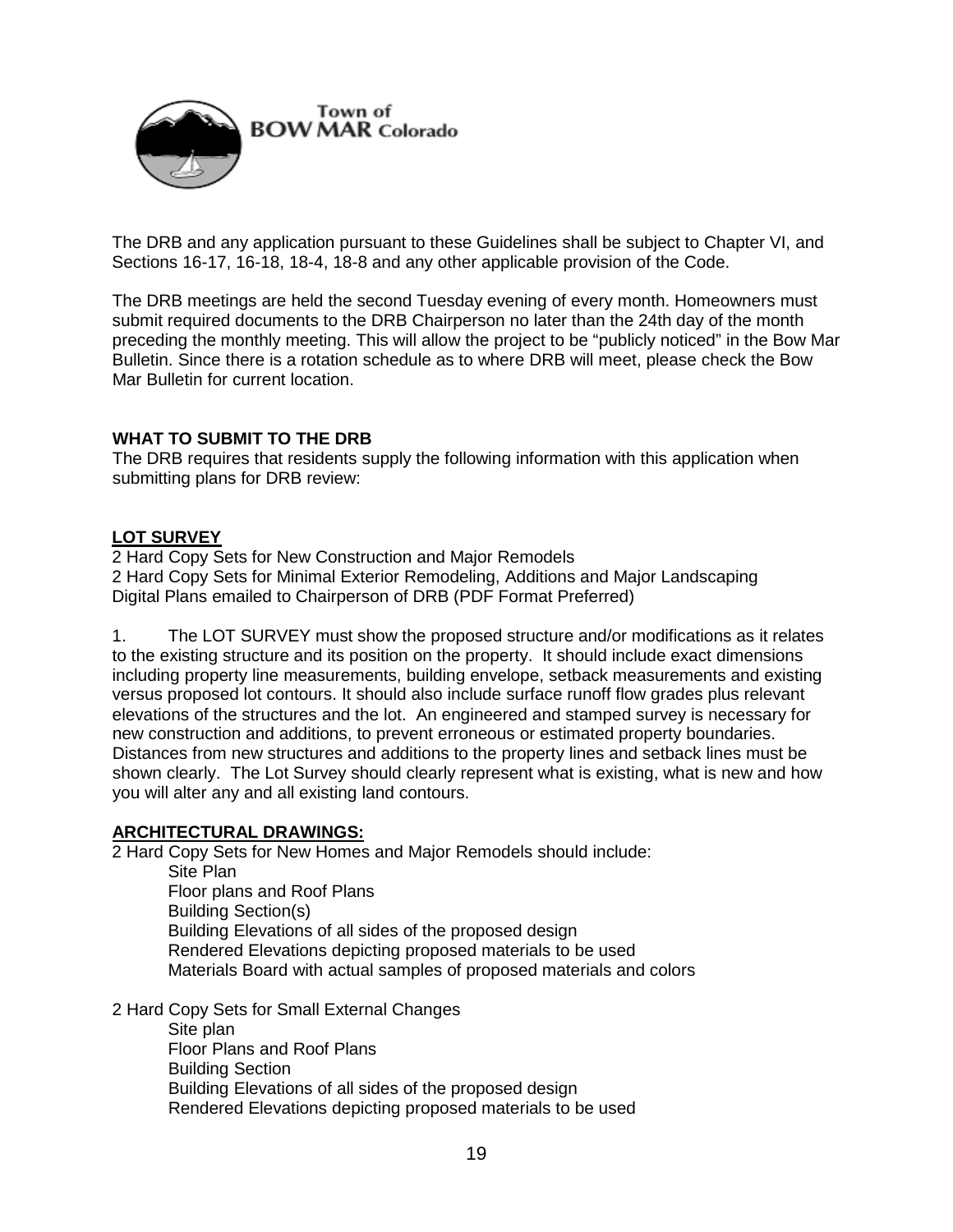

Materials Board with actual samples of proposed materials and colors

Digital Plans of all submittal requirements to be emailed to Chairperson of DRB for distribution to the DRB. (PDF Format Preferred)

### **RESIDENCE STRUCTURAL:**

Two (2) sets of architectural drawings, including both detailed plan (overhead) views and elevation drawings of all exterior views of the new construction as it ties into the existing for remodels; or the entire structure for new homes. These drawings must be to scale and reflect the accurate building dimensions (in feet and inches). In addition, a detailed narrative and "Color Board" of all exterior materials that will be used (i.e. roofing materials, exterior surface materials, paint colors, window types, etc.) must be provided on the following "Application for Review" Documents. The square footage of the new or remodel area and the square footage of the entire home, including the garage, must be stated.

NOTE: The drawings/renderings described above are only required to be detailed enough to allow the DRB to understand the location and architectural details and dimensions of the proposed structure. The drawings are *not* required to be "For Construction" detail of quality. However, in order to obtain a Building Permit, the Building Commissioner will require:

- "For Construction" Drawings, of the structure approved by the DRB,
- a stamped Engineer's Drainage Plan and a
- Sediment Control and Silt Fencing plan

### **LANDSCAPING:**

Landscaping that can affect neighbors' views or substantially alter existing landscaping must be approved by the DRB. Submit two (2) Hard Copy sets of landscaping site plans, correctly showing type and location of existing and proposed structures, surface contours, surface runoff flows, shrubs, trees, perennials, walkways, berms, planting beds and fencing.

NOTE: FOR ANY RESIDENTIAL OR ACCESSORY CONSTRUCTION PROJECT DISTURBING MORE THAN 4 CUBIC YARDS OF SOIL: A Major Landscaping Plan must be submitted within a reasonable time (not more than 1 year) after the start of the approved project's construction. Excess soil generated by construction shall not be retained on the property except pursuant to an approved landscaping and surface water runoff plan.

### **ACCESSORY CONSTRUCTION:**

Sheds, Fencing, Pools, Patios, Gazebos, etc. are treated as New Accessory Construction and must have appropriate documentation (i.e. Lot Survey, two (2) Hard Copy sets of drawings/elevations, and Applications for Review). They must also have an exterior description, which shows that the proposed project generally complements the architectural character of the residence. Applications must include a landscaping plan showing that sheds, playhouses and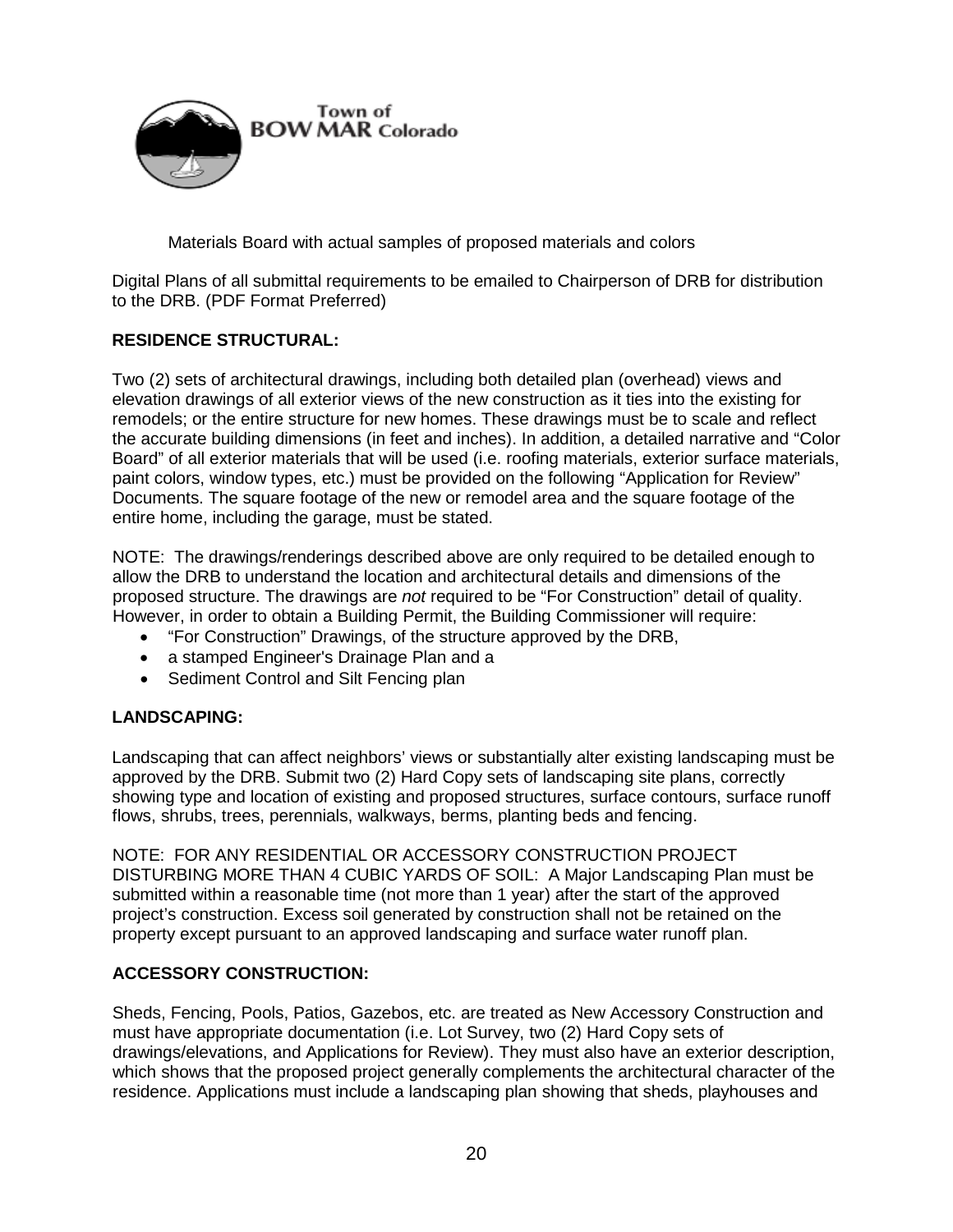

similar equipment will be "shielded and concealed" by the residence or trees and/or shrubs "so as not to be visible at any time from any road or contiguous property".

## **Code Sec. 16-13 Accessory Construction Limitations**

### **VARIANCES**

According to the Code, the maximum exterior height of any structure is 16 feet (except on the isthmus, Residential District II, where the maximum height is 20 feet). This height assessment is calculated from the highest point of the property's approved grade, on the front setback line (on the front building envelope line). This measurement is tied to a fixed elevation survey point shown on the lot survey and must be agreed to and approved by the DRB. The required boundary setbacks are 40 feet from the surveyed property line (30 feet in Residential District II), on all sides respectively. The setback applies to all houses and appurtenance thereto, garages, swimming pools, tennis courts, patios, decks, gazebos, sheds, solar panels or collectors, greenhouses, pillars or posts, non-portable playground equipment/structures and all other improvements. Fences are restricted to 5 feet in height. *Any construction in the setback areas requires a variance from the Board of Adjustment.* Variance requests must be documented on the Application for Review. Because of the variety of lots within the Town of Bow Mar, each request will be evaluated individually. The Board of Adjustment for the Town of Bow Mar is responsible for final approval of any variance The variance procedures are detailed in the Code and require the posting by sign of public notice on the affected property, and notice of the proposed variance in the Bow Mar Bulletin as well as a public hearing. Accordingly, applicants should expect the variance procedure to take a minimum of six weeks for final consideration and action by the Board of Adjustment.

Copies of the Town zoning provisions are available from the Town Clerk or the Building Commissioner.

### XVI. GENERAL PROVISIONS

### **A. No liability for approvals**

Approvals by the DRB are related to aesthetics and no party may rely upon such approvals as verifying structural integrity, safety, engineering, soil conditions, absence of natural hazards or any other matter, and neither the DRB nor the Town of Bow Mar shall have any liability for any defects in the structural integrity, engineering, soil conditions, drainage, effects of natural hazards, or any other matter.

Likewise, approval of plans by the DRB shall not be deemed to constitute compliance with the requirements of any local, state, or federal building, zoning, safety, health, or fire codes. It shall be the sole responsibility of the homeowners or their authorized representative to assure such compliance.